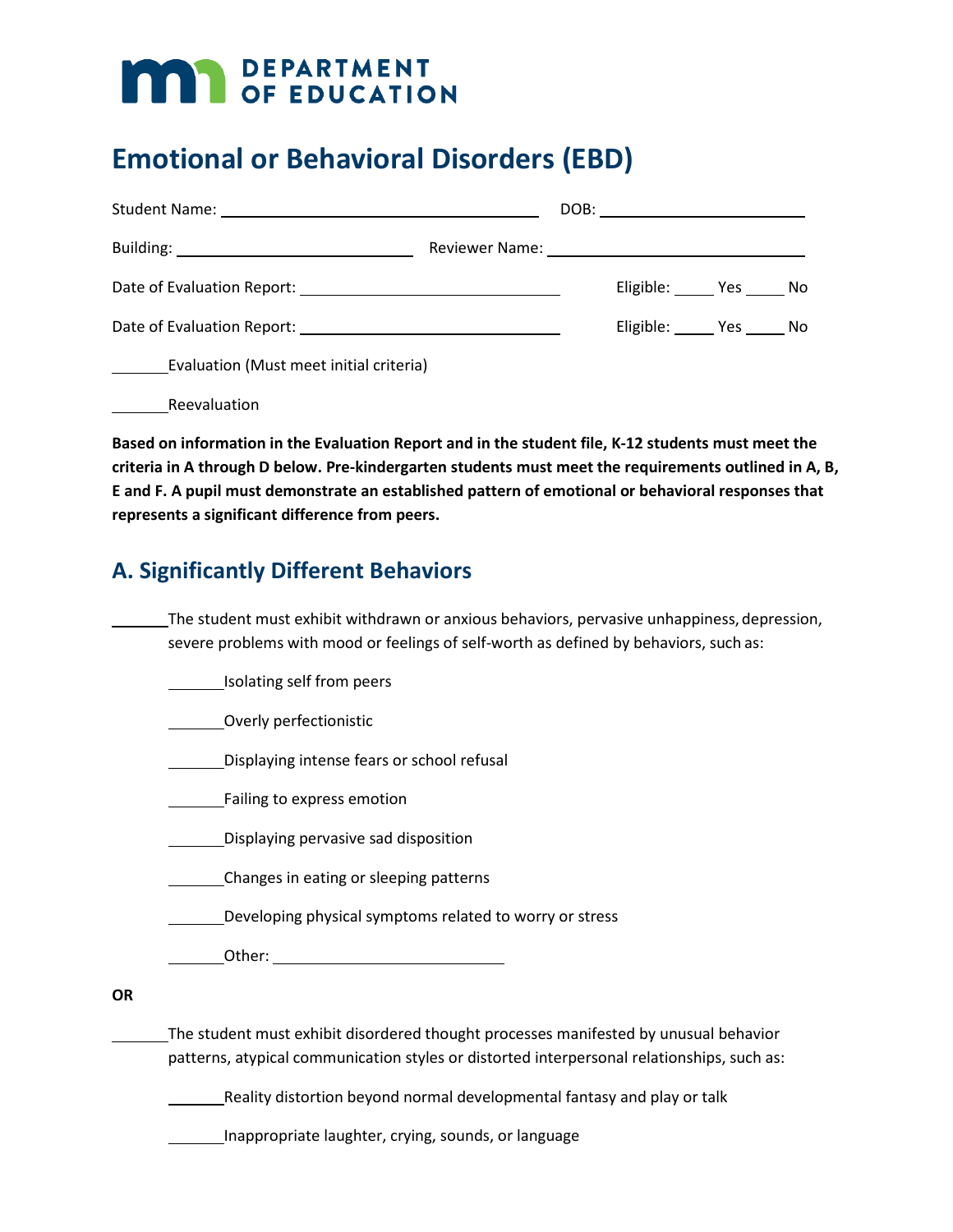| [Type here] |  |
|-------------|--|
|-------------|--|

| $[1, 9]$ pc $[1, 1]$ | <b>Emotional or Behavioral Disorders (EBD)</b>                                                                               |  |  |  |  |  |
|----------------------|------------------------------------------------------------------------------------------------------------------------------|--|--|--|--|--|
|                      | Self-mutilation                                                                                                              |  |  |  |  |  |
|                      | Developmentally inappropriate sexual acting out or developmentally inappropriate self-<br>stimulation                        |  |  |  |  |  |
|                      | Rigid, ritualistic patterning                                                                                                |  |  |  |  |  |
|                      | Perseveration or obsession with specific objects                                                                             |  |  |  |  |  |
|                      | Overly affectionate behavior towards unfamiliar persons                                                                      |  |  |  |  |  |
|                      | Hallucinating or delusions of grandeur                                                                                       |  |  |  |  |  |
|                      |                                                                                                                              |  |  |  |  |  |
| <b>OR</b>            |                                                                                                                              |  |  |  |  |  |
|                      | The student must exhibit aggressive, hyperactive, or impulsive behaviors that are<br>developmentally inappropriate, such as: |  |  |  |  |  |
|                      | Physically or verbally abusive behaviors                                                                                     |  |  |  |  |  |
|                      | Impulsive or violent, destructive, or intimidating behavior                                                                  |  |  |  |  |  |
|                      | Behaviors that are threatening to others or excessively antagonistic                                                         |  |  |  |  |  |
|                      |                                                                                                                              |  |  |  |  |  |

| ∩ther <sup>.</sup><br>. |  |  |
|-------------------------|--|--|
|                         |  |  |

## **B. Adverse Effects on Educational Performance**

The student's pattern of emotional or behavioral responses must adversely affect education performance and result in **at least ONE** of the following:

Inability to demonstrate satisfactory social competence that is significantly differentfrom appropriate age, cultural or ethnic norms;

**OR**

 A pattern of unsatisfactory educational progress that is not primarily a result of intellectual, sensory, physical health, cultural or linguistic factors; illegal chemical use; autism spectrum disorders; or inconsistent educational programming.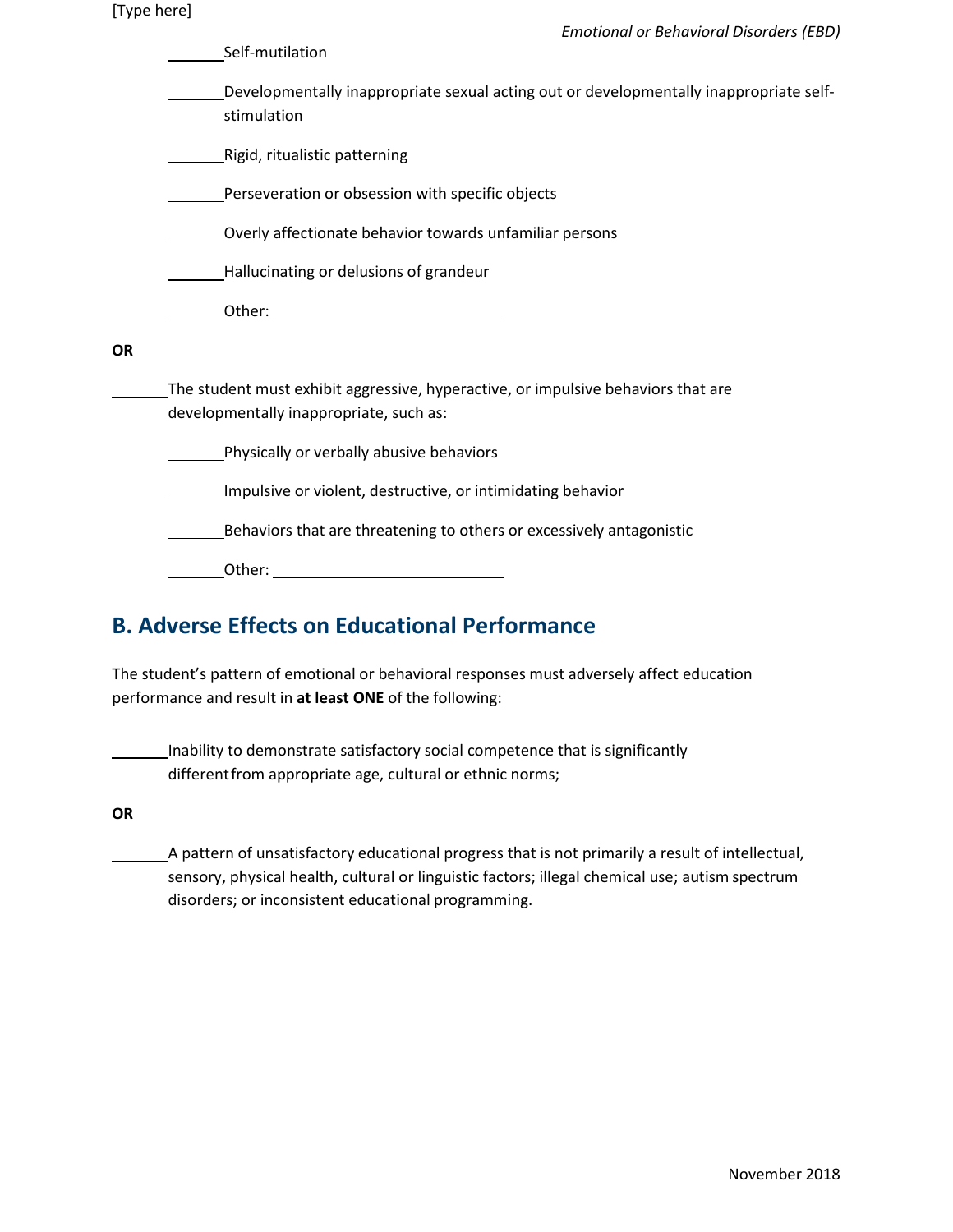## **C. Areas of Impact K-12**

Documentation of prior interventions and the evaluation data for K-12 students must establish significant impairments in **at least ONE** of the following areas:

intrapersonal academic vocational social skills

#### **The impaired area identified above must meet ALL of the following criteria:**

Severely interferes with the pupil's or other students' educational performance

- Is consistently exhibited by occurrences in at least three different settings: two educational settings, one of which is the classroom, and a setting in either home, child care, or community
- Has been occurring throughout a minimum of six months, or results from the welldocumented, sudden onset of a serious mental health disorder diagnosed by a licensed mental health professional

#### **D. Evaluation Requirements K-12**

The evaluation may include data from vocational skills measures; personality measures; self-report scales; adaptive behavior rating scales; communication measures; diagnostic assessment and mental health evaluation reviews; environmental, socio-cultural and ethnic information reviews; gross and fine motor and sensory motor measures; or chemical health assessments.

#### **K-12 evaluation must be supported by current or existing data from ALL of the following:**

Clinically significant scores on standardized, nationally normed behavior rating scales

- Individually administered, standardized, nationally normed tests of intellectual ability and academic achievement
- Record review

Mental health screening

Interviews with parent, pupil and teacher

Three systematic observations in the classroom or other learning environments

Health history review procedures

Functional behavioral assessment

**FOR PRE-KINDERGARTEN STUDENTS: The student must meet criteria in areas A and B above. Additionally, the student must meet requirements for E and F.**